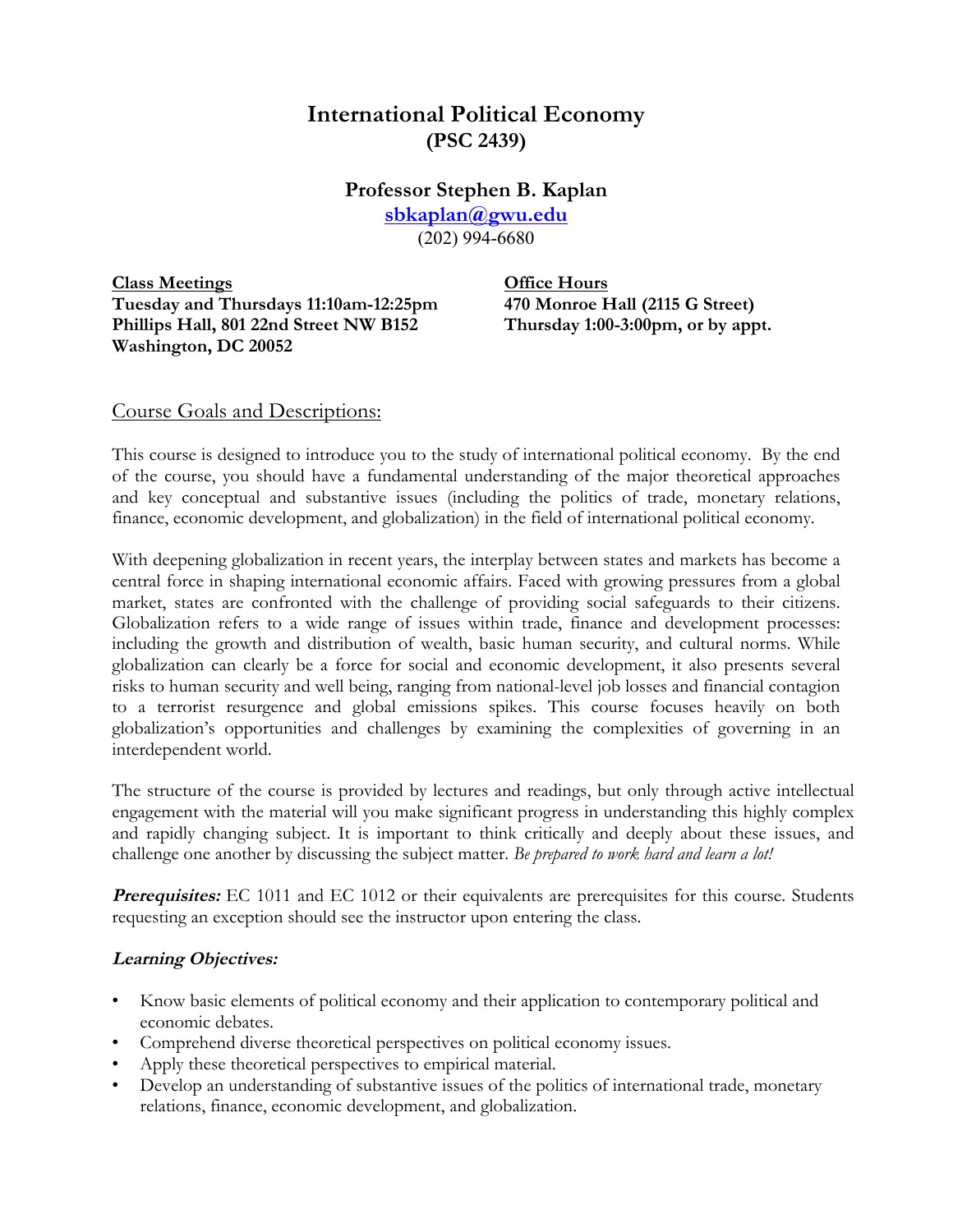## Class Policies:

Please respect the following policies, which are intended to ensure that everyone in this class has an interesting and enjoyable learning experience:

**Attendance:** Students are *expected to attend all class* sessions unless documentation is given excusing an absence for medical, religious or personal reasons, or for official university business. Students must notify the instructor as soon as possible (preferably in advance) of the reason for the absence. Please come to class on time.

**Policy on Religious Holidays:** You should notify me during the first week of the semester of your intention to be absent from class on a day(s) of religious observance. If an assignment falls on a day you will be observing a religious holiday, we will work together to find an alternative time to complete the assignment. Please communicate with me about holidays in advance of the original due date. I do not intend to observe any religious holidays.

**Expected Time Allocated per Week:** In addition to the 2.5 hours of class time per week, students should anticipate investing 5-7 hours reading and preparing for this class during an average week. The amount of assigned readings varies from week to week. When you have a lighter workload, I also encourage you to be pro-active in your preparation for coming weeks. Finally, when preparing for policy briefings, midterms, or final exams, students are expected to devote considerably more time to their weekly studies.

**Participation:** Class participation is encouraged. In order to foster an environment of constructive participation, I *strongly recommend* you read the assignments in advance of class and be ready to engage in the subject. Advanced preparation will help you benefit from the lectures more readily and actively engage in class discussions. You should also use these discussion forums as opportunities to enhance your communication skills: you should aim to build logical arguments, with sound evidence, and explicit consideration of alternative perspectives.

**Blackboard:** This course will use the Blackboard system. Many readings and announcements will be posted on Blackboard (for readings, see "Supplemental Readings"). I strongly encourage you to make sure you have access to and are familiar with the Blackboard system as soon as possible. *I will also post on Blackboard the additional readings that are not included in the class textbooks.* **I may adjust the readings as necessary – you are responsible for any changes to the readings.**

**Cell Phones and related devices:** Before you enter the classroom, turn off all cell phones, pagers, blackberries, and other devices.

**Email:** If you have lengthy questions or comments about the course, I encourage you to come talk to me in person. In addition to regular office hours, I am happy to set up appointments to meet with you. Please keep email communications brief.

Laptops: You are welcome to bring a laptop to class, but the volume must be set to "mute."

Late Work: Late assignments will lose one third of a full grade (e.g., from an A to a A-, to B+ etc.) for each day after the deadline. There are only two exceptions to the late-assignment policy: illness or family emergency. If either of these circumstances applies, you must provide written documentation (such as a doctor's note if you are ill), and you must communicate with me before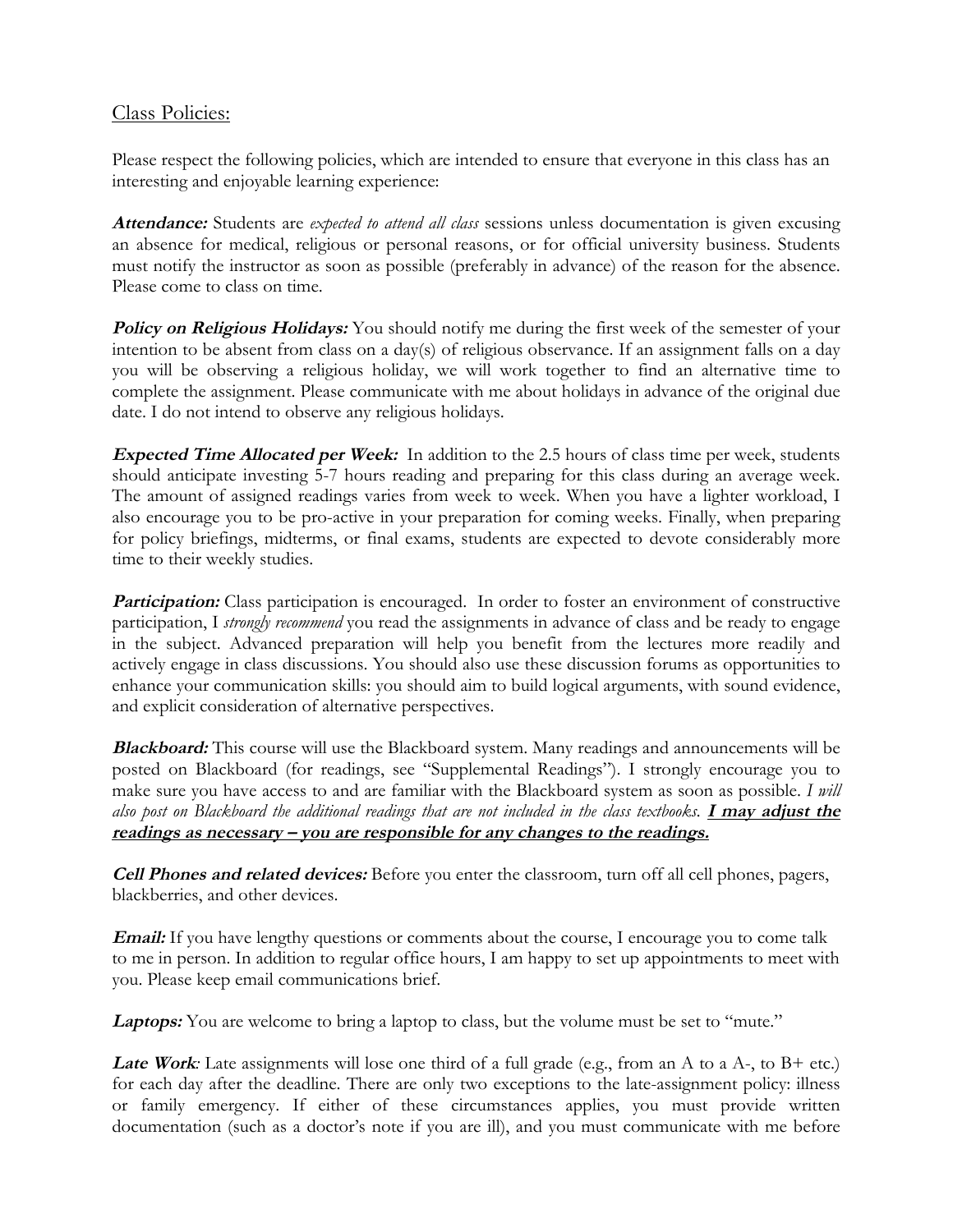the assignment is due (i.e., emailing me on the morning the assignment is due and saying you are sick is not acceptable for avoiding a penalty). I am willing to accommodate documented requests, but you must communicate with me before the assignment is due.

**Academic Integrity:** I expect full compliance with the GW Code of Academic Integrity, which states in part: "Academic dishonesty is defined as cheating of any kind, including misrepresenting one's own work, taking credit for the work of others without crediting them and without appropriate authorization, and the fabrication of information."

For the remainder of the code, see: http://www.gwu.edu/~ntegrity/code.html. If you are unsure about any aspect of this policy the Writing Center (http://www.gwu.edu/~gwriter/) can provide assistance on citation or other aspects of writing papers. Claiming ignorance about how or when to cite sources is not an excuse for academic dishonesty.

### Course Format and Requirements:

**Case Study Method:** We employ the case study method in this class, which is intended to help you analytically progress from the main theoretical and substantive topics of this course to applied challenges confronting leading business, non-profit, and government organizations. In completing your policy/executive briefings, your will assume the role of the decision maker. You will quickly find that there are no simple solutions. However, by exchanging perspectives, countering and defending your views, and collaborating within your groups, you will improve your ability to analyze and solve problems – a key asset to develop for both your academic and professional career.

**Two Policy/Executive Briefings:** Students will work in small groups on two globalization case studies: *The Future of Money: Give Bitcoin a Chance?* and *Congo's Conflict Minerals.* Student groups will prepare a *two-page executive briefing* offering a recommended course of policy action for each case study, due in class on April 4th and April 18<sup>th</sup>.

**Policy Briefing Primers:** You should use the following template (which we will discuss in further detail in class this semester) to write your two-page policy briefings.

*1. Bottom line*: Your policy briefing should offer a recommended course of action for the case study.

*2. Coherent Story*: Your briefing should have an introduction, body, and conclusions, just like a paper.

*3. Introduction*: What is the problem? Why is it important? What is your one-sentence bottom-line?

*4. Body*: You should explicitly identify your policy recommendations and their expected effect. Why is your proposed course of action better than alternative policy solutions? Make sure to outline concrete, alternative actions and present supporting evidence for your policy choice. *5. Conclusion*: What are the broader implications of your recommendations?

For each of the two cases, I will also send you a copy of a case questions over Blackboard. Please see below for some sample questions from the first case, *The Future of Money: Give Bitcoin a Chance?*.

- 1 What would be the relative costs and benefits of adopting Bitcoin compared to using more traditional paper currencies backed by gold, silver, or central banks (i.e. gold standard, Bretton Woods, and today's Bretton Woods junior system)? Could Bitcoin provide a successful medium of exchange? Would it offer a reliable store of value?
- 2 What are the policy implications of a potential economy-wide adoption of Bitcoin? Does it increase or decrease the likelihood of currency volatility, inflation, and speculative bubbles?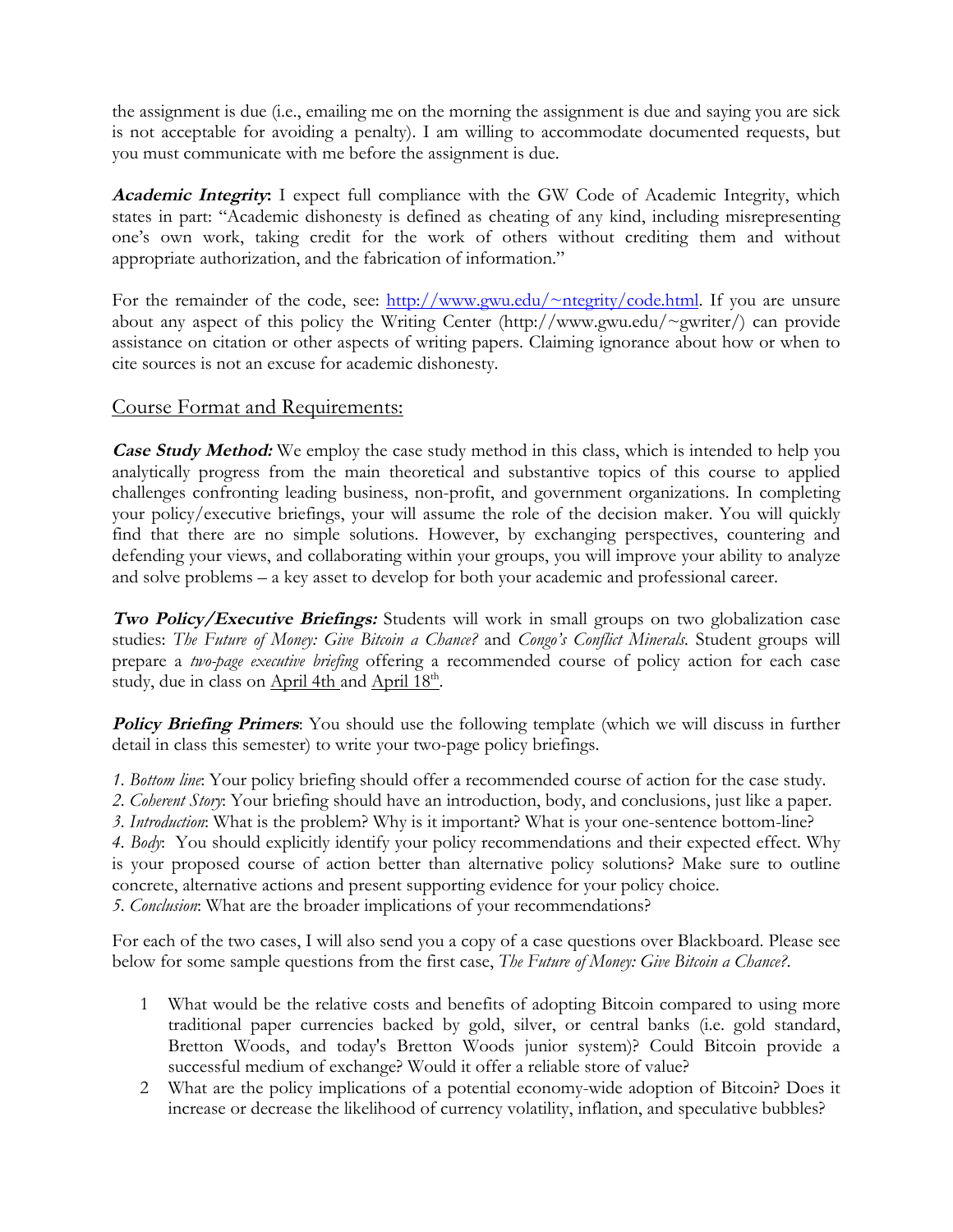In addition to the written assignment, groups will also present and debate their proposals during class. In preparation for this exercise, I will lead an in-class case study analysis on the politics of the Chinese exchange rate on February 21<sup>st</sup>.

**Class Discussion**: To complement the lecture component of the class, we will also be having regular classroom discussions. The Oatley readings (see below) apply many of the current scholarly debates from this class to contemporary political and economic problems. Over Blackboard, I will frequently distribute discussion questions (based both on these readings and other *short current articles*) that are designed to spur classroom debate, and ultimately develop your critical thinking skills.

**Exams:** The midterm and final exams will both be in-class exams consisting of essay and short answer/identification sections. They will be based on readings, lectures, and discussions.

- **Class Participation (10%)**
- **Midterm Exam (30%)**
- **Two Policy Briefings (20%)**
- **Final Exam (40%)**

#### **All examinations are to be completed in conformance with the George Washington University Code of Academic Integrity outlined above.**

*Missed Exams:* Unexcused absences on exam day result in an automatic F. Make-up exams will be given in only the most extraordinary and well-documented circumstances.

*Cheating:* Zero tolerance policy. Anyone caught cheating automatically fails the assignment and faces academic discipline in accordance with the University's Code of Academic Conduct. It is your responsibility to be aware of the rules and to abide by them.

### **Required Texts:**

### **Be sure to get these exact editions; older versions will NOT work!**

- John Ravenhill, 2011. *Global Political Economy* 4<sup>th</sup> edition. Oxford: Oxford University Press.
- Thomas Oatley, 2012. *Debates in International Political Economy*. 2<sup>nd</sup> edition. Pearson Education.
- Menzie Chinn and Jeffry Frieden, 2012. *Lost Decades: The Making of America's Debt Crisis and the Long Recovery.* W.W. Norton & Company.

### **Topics and Reading Assignments:**

### **PART I: THEORETICAL AND HISTORICAL PERSPECTIVES**

### **Session One (1/17): Introduction – Studying Political Economy in the Heart of Spin City**

• *In Class Case Study:* The March 2017 Debt Limit Deadline

### **Session Two (1/19): What is International Political Economy?**

- Ravenhill CH. 1: 18-22.
- An Exercise in Respecting Ideological Differences: Ted Chiang, *Arrival*, "Liking What You See: A Documentary" (2002) pp. 237-274.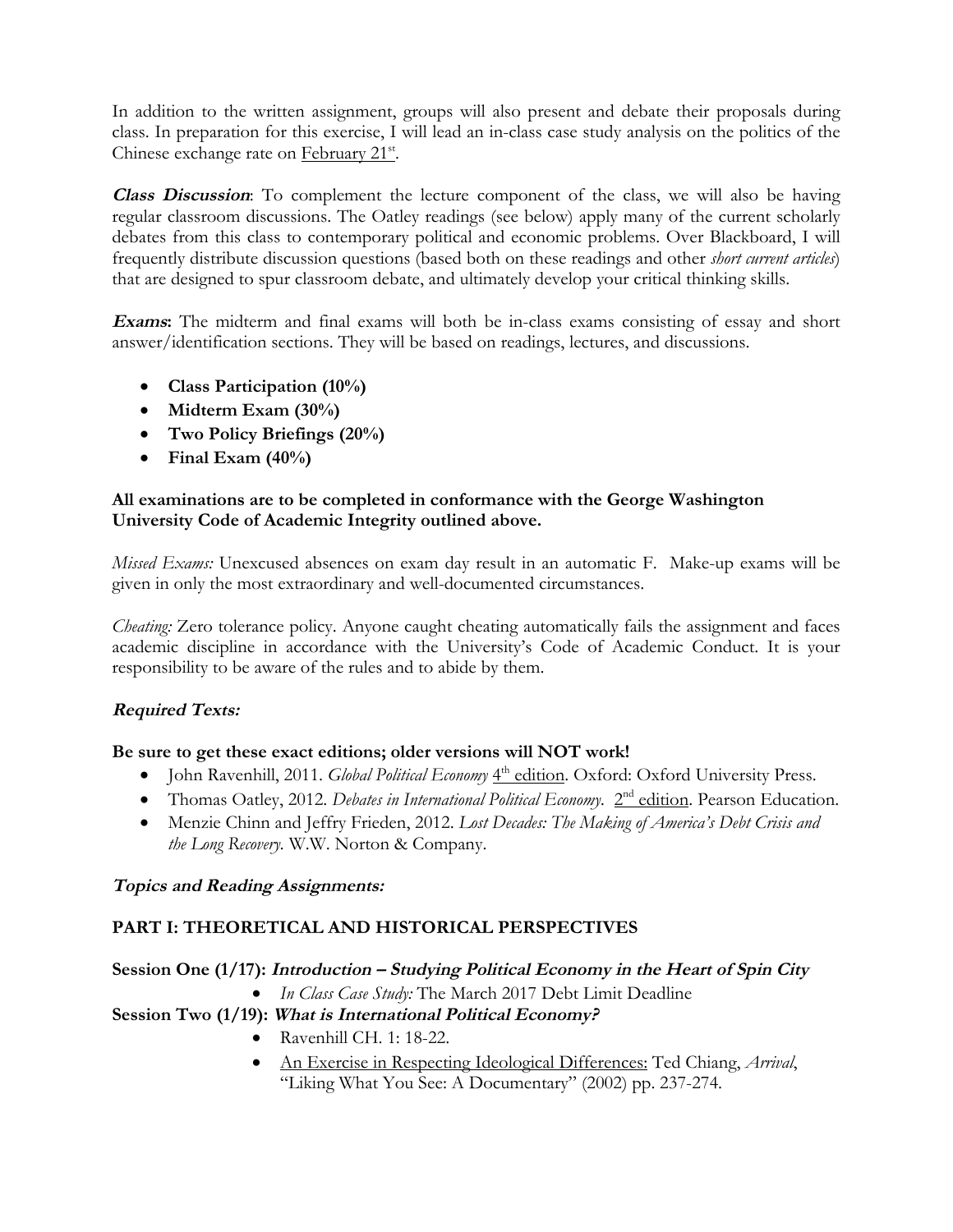### **Session Three (1/24): Perspectives: Realism, Liberalism and Marxism**

- Ravenhill CH. 2: 30-47.
- *Blackboard*: Executive Pay Readings
- *Class Discussion*: IPE Theories, Financial Crises, and Executive Compensation

## **Session Four (1/26): Perspectives on Development: Solow vs. Endogenous Growth Model**

- Mankiw, *The Growth of Nations:* 275-278. 295-298. Brookings Papers on Economic Activity (1995).
- The Growth of Growth Theory. *The Economist*. March 18, 2006.

## **Session Five (1/31): Historical Perspectives**

• Ravenhill CH. 1: 8-18.

## **Session Six (2/2): Cooperation as an Analytic Problem**

- Ravenhill CH. 3: 51-59; 62-71.
- *Class Discussion*: Does a Global Economy Require a Global Currency?

### **Session Seven (2/7): Domestic Sources of Foreign Economic Policies**

- Ravenhill CH. 4: 75-97.
- Shiller. "Donald Trump and the Sense of Power." *Project Syndicate*. (2016).
- Stiglitz. "Globalization and its New Discontents." *Project Syndicate*. (2016).

# **PART II: INTERNATIONAL TRADE**

### **Session Eight (2/9): The Trade Liberalization Tango: The Evolution of Global Trade**

- Ravenhill CH. 5: 110-127.
- Council of Economic Advisors. (2006). History and Future of International Trade. Chapter 7 of the *2006 Economic Report of the President*. Washington DC: US Government Printing Office.
- Council of Economic Advisors. (2012). International Trade and Finance. Chapter 5 of the *2012 Economic Report of the President*. Washington DC: US Government Printing Office.

## **Session Nine (2/14): The WTO: Too Legit to Quit? The Doha Round & the Future of the Liberal Order**

- Ravenhill CH. 5: 127-137.
- Oatley, CH. 1
- Roubini, "The Taming of Trump." *Project Syndicate*. (2016).
- Skidelsky, "Slouching Toward Trump." *Project Syndicate*. (2016).
- *Class Discussion*: The Future of the Liberal International Order

### **Session Ten (2/16): Regionalism: A Tectonic Threat to Global Trade?**

- Ravenhill CH. 6: 140-148; 154-55; 160-166.
- Oatley, CH. 5.
- Drezner. "The End of Multilateral Trade?" *Foreign Policy*. (2013).
- Editorial Board, "Global Trade after the Failure of the Doha Round." *New York Times* (2016).
- *Class Discussion:* Regionalism, A Tectonic Threat?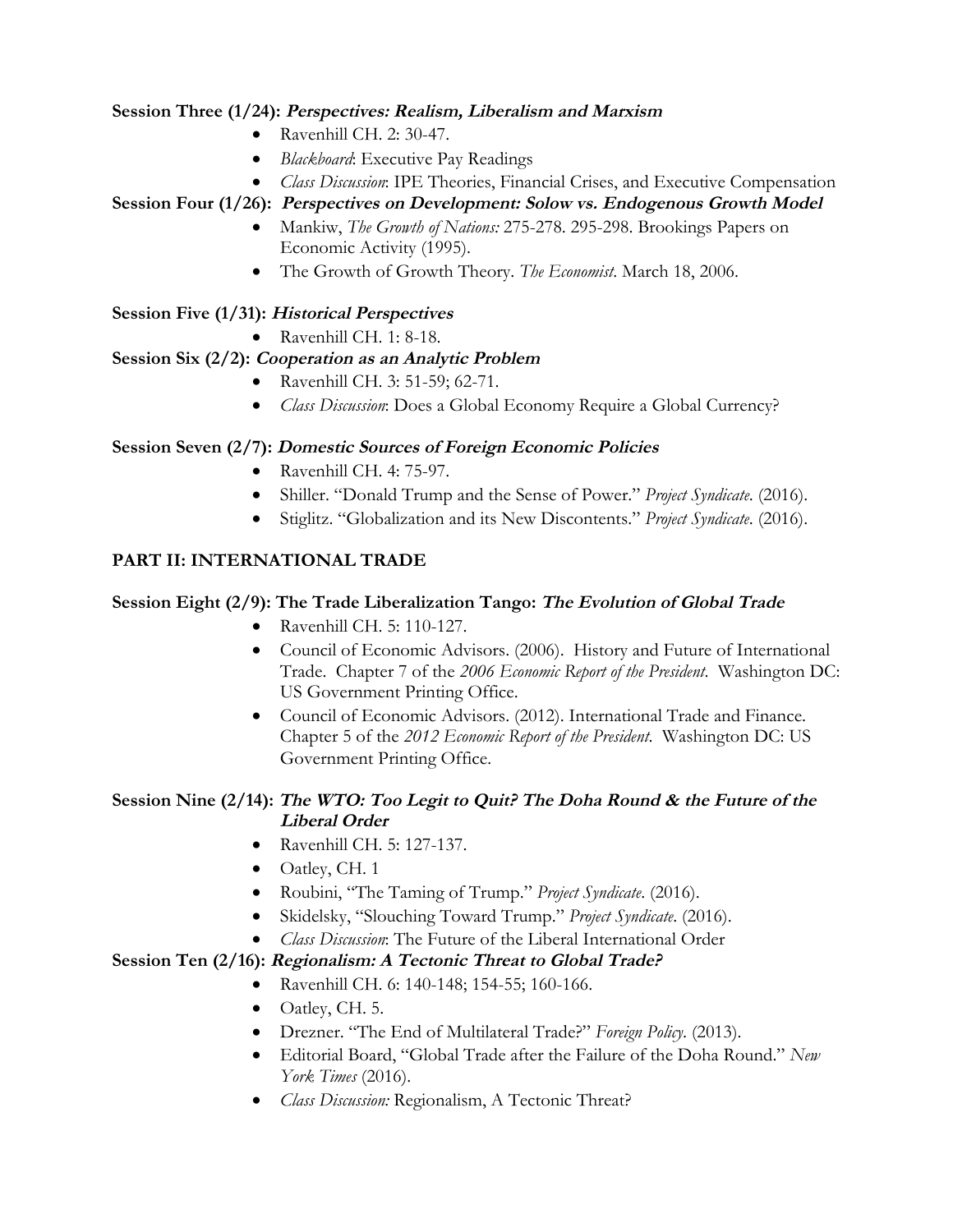#### **Session Eleven (2/21): International Trade and U.S. Politics**

- Oatley CHs. 2, 3, and 11.
- *In-Class Case Study*: Xi's to Blame for U.S. Economic Woes? The Political Economy of the Chinese Exchange Rate

### **Session Twelve (2/23): Trade and Protectionism: Labor and the Environment**

- Oatley CHs. 4 and 6
- Lidegaard, "Climate Change in Trumpocene Age. "*Project Syndicate*. (2016).
- Stiglitz, "Bad News for America's Workers." *Project Syndicate*. (2016).
- *Background Reading:* Ravenhill CH 14
- *Class Discussion:* Trade-Related Issues? Labor and the Environment

### **Session Thirteen (2/28): Review Session and Study Guide**

## **Session Fourteen (3/2): \*\* MIDTERM EXAM\*\***

## **PART III: MONEY AND FINANCE**

#### **Session Fifteen (3/7): The International Monetary System**

- Ravenhill CH. 7: 174-189
- Council of Economic Advisors. (2007). Currency Markets and Exchange Rates. Chapter 7 of the *2007 Economic Report of the President*. Washington DC: US Government Printing Office.

### **Session Sixteen (3/9): Exchange Rate Debates and Currency**

- Ravenhill CH. 7: 189-195.
- *Library Reserve Readings: Interest Rate Parity and Purchasing Power Parity* Krugman and Obstfeld pp. 336-343; pp. 383-392

### **\*\*\*SPRING BREAK (3/14 and 3/16)\*\*\***

### **Session Seventeen (3/21): Financial Integration: Markets and Politics**

- Ravenhill CH. 8
- Watch the movie *The Big Short* (2015). The movie is available for free on *Netflix*.

### **Session Eighteen (3/23): Global Financial Crises I: The Anatomy of Financial Crises**

- Read Chinn and Frieden. Chapter 2 & 3.
- *Background Materials*: PBS Frontline video "*Inside the Meltdown*"

### **Session Nineteen (3/28): Global Financial Crises II: Responses to Financial Crises**

- Read Chinn and Frieden. Chapters 4 & 5.
- Johnson, Simon (2009). "The Quiet Coup." *The Atlantic*. May 2009.
- *Class Discussion:* Too Little or Too Much Government Intervention?

### **Session Twenty (3/30): The Future of Financial Globalization <sup>I</sup>**

- Oatley CH. 10
- Read Chinn and Frieden. Chapter 8 & 9.
- Roach, "The Achilles Heel of Trumponomics. "*Project Syndicate*. (2016).
- *Class Discussion*: The Future of Financial Governance